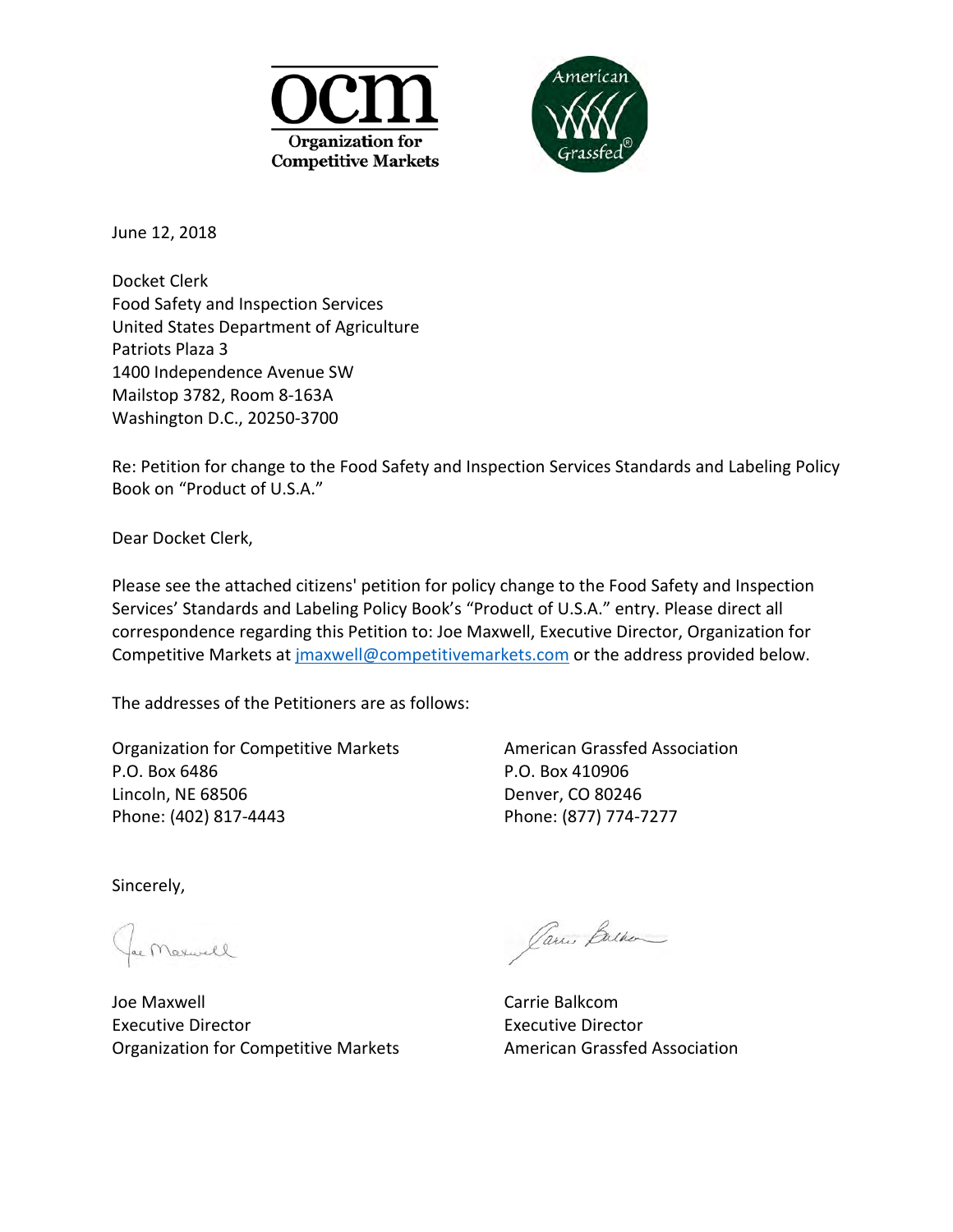# Table of Contents

| Τ.   | Introduction                                           | 1              |
|------|--------------------------------------------------------|----------------|
| Ш.   | Interest of Petitioners                                | $\overline{2}$ |
| А.   | <b>Organization for Competitive Markets</b>            | 2              |
| В.   | American Grassfed Association                          | $\overline{2}$ |
| III. | <b>Requested Action</b>                                | 3              |
| IV.  | Basis for Granting the Petition                        | 4              |
| Α.   | FSIS Legal basis for adopting the change               | 4              |
| В.   | Supporting Federal statutory provisions                | 5              |
| C.   | Consumer preference for origin labeling                | 6              |
| D.   | Impact current policy has on U.S. farmers and ranchers | 7              |
| V.   | Conclusion                                             |                |

#### <span id="page-1-0"></span>I. Introduction

l

 if "the product is processed in the U.S. (i.e., is of domestic origin)." With a lack of clarity in the Food Safety and Inspection Services' (FSIS) Standards and Labeling Policy Book (FSIS Policy Book)<sup>1</sup> allows for deceptive and misleading labeling of foreign imported meat and meat products. As outlined in the FSIS Policy Book, meat products may be labeled "Product of U.S.A" definition of "processing," the current policy allows foreign meat to be imported into the United States and bear the label "Product of U.S.A." if it passes through a United States Department of Agriculture (USDA) inspected plant. The current language must be clarified.

 place a higher financial value on food that is local, regional and from the United States. For U.S. consumers, the current labeling practice can lead to the disguising of the true origin of the meat advantage of increased U.S. market opportunities. This can allow for an unfair market advantage for foreign meat and meat products that not only deceives the consumer, but it Today, more and more consumers want to know where their food comes from and consumers and meat products and allows foreign interests and multi-national corporations to take financially harms U.S. family farmers and independent ranchers.

 The lack of clarity in this policy leads to violations of FSIS's own policies and regulations that clearly mandate truthfulness in labeling by prohibiting false or misleading labeling and

<span id="page-1-1"></span><sup>1 &</sup>quot;Standards and Labeling Policy Book." *U.S. Department of Agriculture Food Safety and Inspection Service*. Office Policy, Program and Employee Development. Aug. 2005. [https://www.fsis.usda.gov/wps/wcm/connect/7c48be3e](https://www.fsis.usda.gov/wps/wcm/connect/7c48be3e-e516-4ccf-a2d5-b95a128f04ae/Labeling-Policy-Book.pdf?MOD=AJPERES)[e516-4ccf-a2d5-b95a128f04ae/Labeling-Policy-Book.pdf?MOD=AJPERES.](https://www.fsis.usda.gov/wps/wcm/connect/7c48be3e-e516-4ccf-a2d5-b95a128f04ae/Labeling-Policy-Book.pdf?MOD=AJPERES) Accessed 7 June 2018.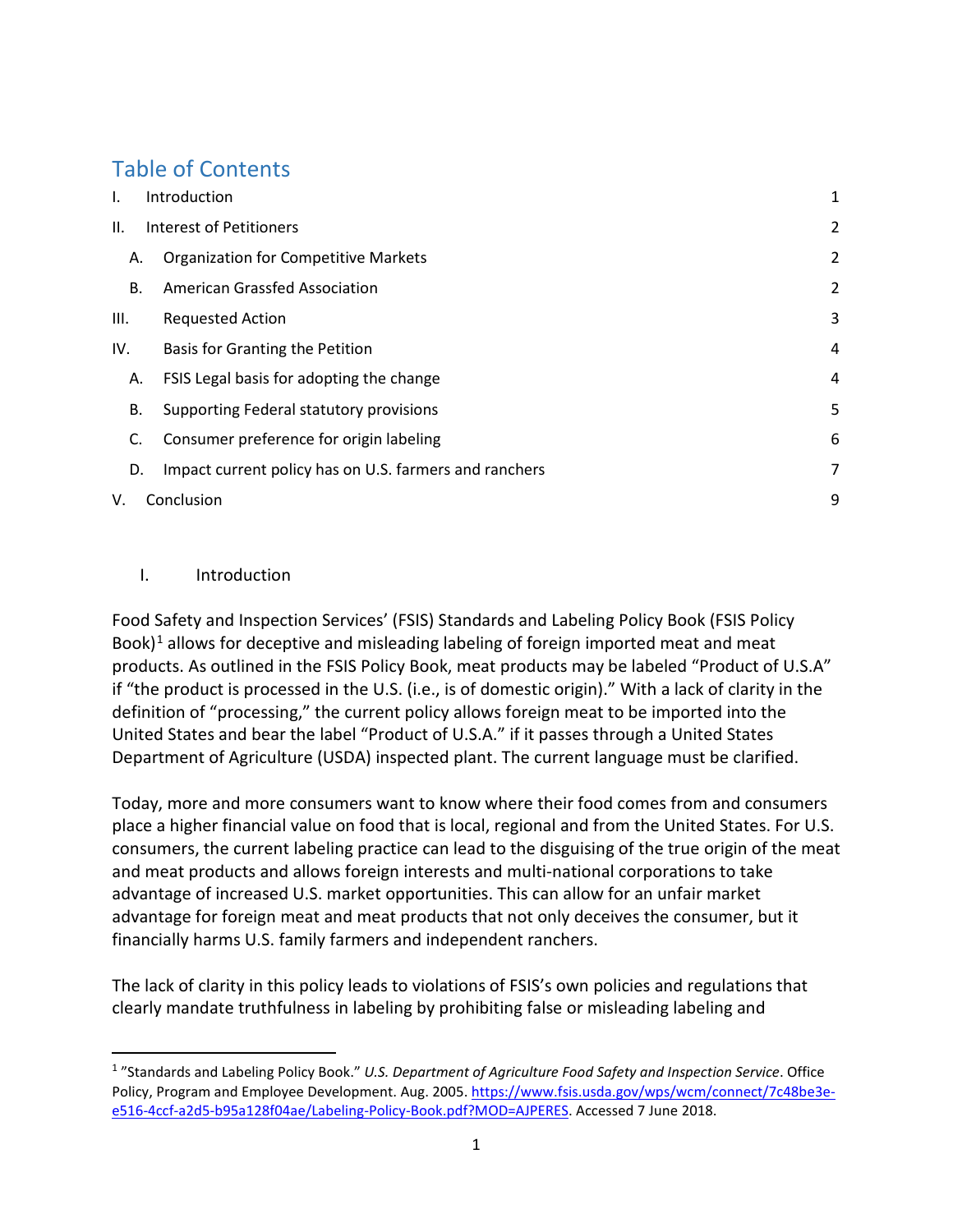three additional federal statutory provisions. This policy is not consistent with the Federal Meat Inspection Act (FMIA) nor with other federal legislative acts. Further, in adopting the FMIA, practices. The policy of prohibiting false or misleading labeling and practices is supported by Congress specifically intended to avoid these harmful outcomes.[2](#page-2-3)

- <span id="page-2-0"></span>II. Interest of Petitioners
- <span id="page-2-1"></span>A. Organization for Competitive Markets

 America's farmers and consumers to ensure agricultural markets are fair and transparent. OCM Organization for Competitive Markets (OCM) is a national organization working on behalf of is a public policy research and advocacy organization headquartered in Lincoln, Nebraska.

 OCM has been a leader in efforts to ensure consumers have the information they need to know the origin of their meat and meat products. OCM played a key role in the passage of mandatory Country of Origin Labeling in 2002. Through its state initiative campaign, OCM continues to advocate for mandatory Country of Origin Labeling of beef and pork.

 In its recent briefing papers, OCM has called for policy changes at both the federal and state transparency they are demanding and provide American family farmers with the value-added level to ensure fair labeling, advancing an agenda that would provide consumers with the market opportunity that truth in labeling provides.

 labeled as "Product of U.S.A." are not necessarily of domestic origin. This policy hinders OCM in its effort to assist U.S. family farmers in connecting with U.S. consumers who demonstrate a Because of the labeling policy contained in the FSIS Policy Book, OCM knows that products preference for U.S. domestic meat and meat products.

 The ability of consumers to identify U.S. beef and pork products has been greatly hampered by product are of domestic origin. the repeal of the retail mandatory Country of Origin Labeling for those products. Therefore, OCM understands it is imperative when a manufacturer chooses to label its meat products as "Product of U.S.A.," it should have the right to do so but only if the meat ingredients of the

<span id="page-2-2"></span>B. American Grassfed Association

meat, dairy and pastured pork.<br> $\frac{2}{2}$  21 U.S.C § 602. The American Grassfed Association (AGA) is the nation's leading organization in the development of grassfed meat production and market development for producers of grassfed

l

<span id="page-2-3"></span>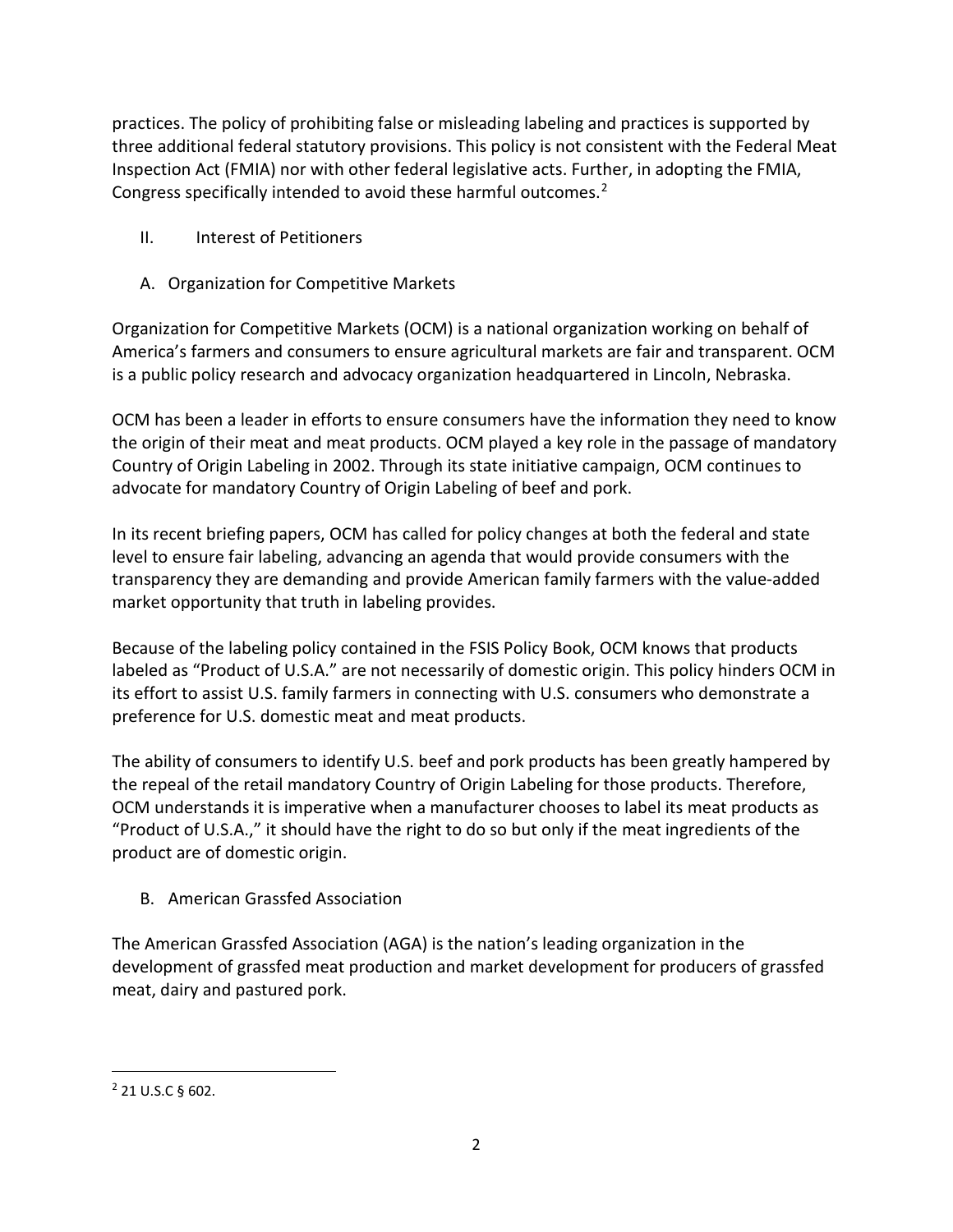In the past, AGA's top priority was working with the USDA to establish a legal definition for products meeting the definition, while providing a service to consumers wishing to buy grassfed grassfed and to implement a labeling program to help producers receive a premium for products. The USDA introduced its definition in 2006, and AGA's producers and board decided to develop a more stringent standard. The AGA certification program and standards were introduced in 2009.

 distributors, processors, healthcare professionals, members of the media, and consumers. In addition to the certification program for grassfed ruminant producers, AGA communicates the value of grassfed products to consumers, chefs, and the media and serves as a resource for information on grassfed products and production. Through conferences, email and print publications, and other initiatives, AGA offers education to producers, chefs and restaurants,

 AGA is credited for providing expertise in the development of the research document, Back to Grass: The Market Potential for U.S. Grassfed Beef, published in April 2017 and referenced throughout this petition.

### <span id="page-3-0"></span>III. Requested Action

 Petitioner respectfully requests FSIS change paragraph 2 of its existing policy, "Product of USA," outlined in the FSIS Policy Book. The current policy states:

## **PRODUCT OF USA:**

l

Labeling may bear the phrase "Product of U.S.A." under one of the following conditions:

1. If the country to which the product is exported requires this phrase, and the product is processed in the U.S., or

2. The product is processed in the U.S. (i.e., is of domestic origin).

This entry cancels Policy Memo 080 dated April 16, 1985<sup>3</sup>

 Petitioners request paragraph 2 of the above stated policy, "2. The product is processed in the U.S. (i.e., is of domestic origin). This entry cancels Policy Memo 080 dated April 16, 1985" be changed to read:

 "2. If it can be determined that significant ingredients having a bearing on consumer preference such as meat, vegetables, fruits, dairy products, etc., are of domestic origin (minor ingredients such as spices and flavorings are not included). In this case, the labels should be approved with the understanding that such ingredients are of domestic origin."

<span id="page-3-1"></span>Policy, Program and Employee Development. Aug 2005[. https://www.fsis.usda.gov/wps/wcm/connect/7c48be3e](https://www.fsis.usda.gov/wps/wcm/connect/7c48be3e-e516-4ccf-a2d5-b95a128f04ae/Labeling-Policy-Book.pdf?MOD=AJPERES)e516-4ccf-a2d5-b95a128f04ae/Labeling-Policy-Book.pdf?MOD=AJPERES</u>. Accessed 7 June 2018.<br>3 3 "Standards and Labeling Policy Book." *U.S. Department of Agriculture Food Safety and Inspection Service*. Office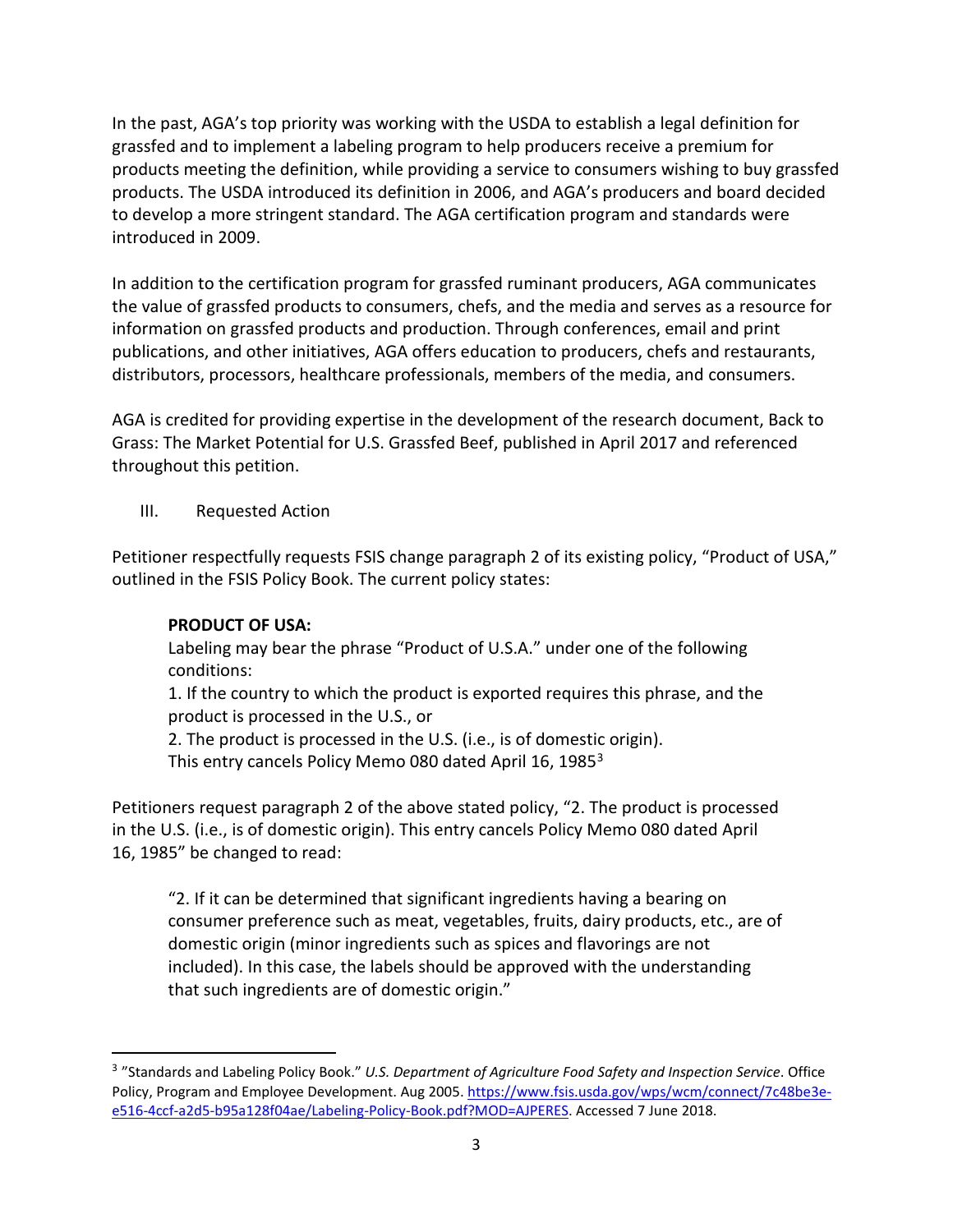The above change to the FSIS Policy Book should be made to provide "guidance to help manufacturers and prepare product labels that are truthful and not misleading."[4](#page-4-2)

The above requested language restores the Policy Memo 080 dated April 16, 1985 which was canceled by the existing FSIS Policy Book entry.

- <span id="page-4-0"></span>IV. Basis for Granting the Petition
- <span id="page-4-1"></span>A. FSIS Legal Basis for Adopting the Change

 labeling of meat and meat products under the Federal Meat Inspection Act (FMIA) and has the authority to implement the above requested action.<sup>[5](#page-4-3)</sup> FSIS is the primary agency responsible for the policies and regulations governing the

must not mislead the consumer nor must they be false. Both the FMIA and FSIS regulations clearly establish that meat and meat product labels

FMIA states that meat or meat food products shall be "misbranded" if its "labeling is false or misleading in any particular."[6](#page-4-4) 

FMIA further provides packaged meat and meat food products offered for sale must not have markings or labeling that is false or misleading.<sup>[7](#page-4-5)</sup>

FSIS labeling regulations provides that no product shall be labeled that would give a false indication of origin.<sup>8</sup>

 With the enactment of FMIA, the U.S. Congress provided a clear and concise basis for ensuring the accuracy of meat and meat food products labeling, Congress enacted the following statement:

 commerce, are injurious to the public welfare, destroy markets for wholesome, "Unwholesome, adulterated, or misbranded meat or meat food products impair the effective regulation of meat and meat food products in interstate or foreign not adulterated and properly labeled and packaged meat and meat food products and result in sundry losses to livestock producers and processors of meat and meat food products, as well as injury to consumers."[9](#page-4-7) 

 $\overline{a}$ 

<span id="page-4-2"></span>Policy, Program and Employee Development. Aug 2005[. https://www.fsis.usda.gov/wps/wcm/connect/7c48be3e-](https://www.fsis.usda.gov/wps/wcm/connect/7c48be3e-e516-4ccf-a2d5-b95a128f04ae/Labeling-Policy-Book.pdf?MOD=AJPERES)4 "Standards and Labeling Policy Book." *U.S. Department of Agriculture Food Safety and Inspection Service*. Office e516-4ccf-a2d5-b95a128f04ae/Labeling-Policy-Book.pdf?MOD=AJPERES</u>. Accessed 7 June 2018.<br><sup>5</sup> 9 CFR § 300.2(b)(1).

<span id="page-4-4"></span><span id="page-4-3"></span> $6$  21 U.S.C. § 601(n)(1).

<span id="page-4-5"></span> $7$  21 U.S.C. § 607(d).

<span id="page-4-6"></span><sup>8 9</sup> CFR § 317.8(a).

<span id="page-4-7"></span> $9$  21 U.S.C § 602.  $9$  21 U.S.C § 602. 4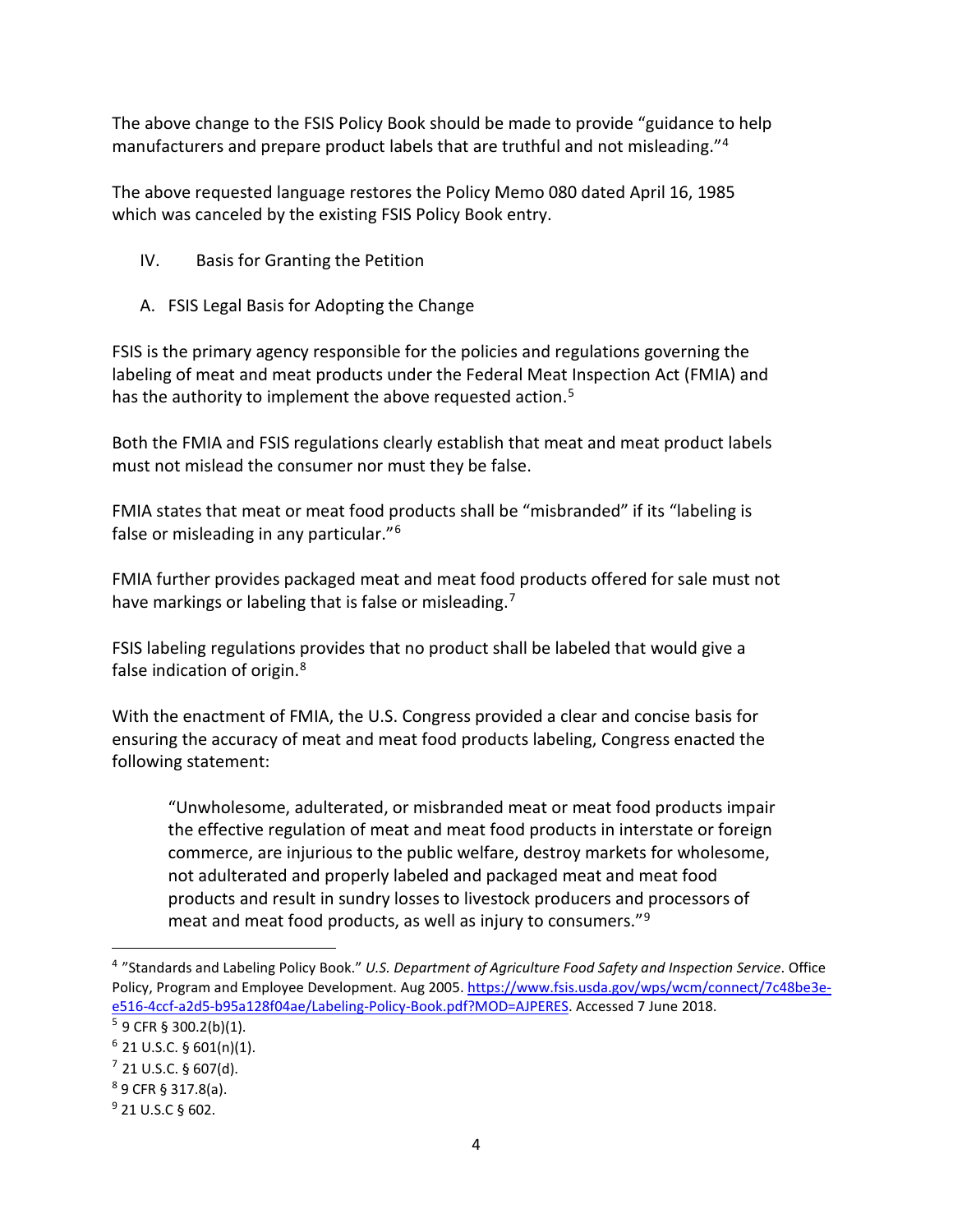<span id="page-5-0"></span>B. Supporting Federal Statutory Provisions

 Congress has consistently established that it is the policy of the U.S. to ensure food products not be misleading or false. As with the FMIA, Congress has given similar protection authority to the Federal Trade Commission (FTC), the U.S. Customs and Border Protection (CBP) and the Food and Drug Administration (FDA).

In regulating unfair and deceptive acts including false and misleading advertising of foods, drugs, devices, and cosmetics, the FTC was granted authority to prohibit advertisement for food products that are "misleading in a material respect."[10](#page-5-1)

 In there "Policy Statement on Deception," FTC clearly states, "The Commission will find an act or practice deceptive if there is a misrepresentation, omission or other practice, that misleads the consumer acting reasonably in the circumstances..."<sup>11</sup>

With the adoption of the Tariff Act of 1930, the Congress directed U.S. Customs and Border Protection to ensure transparency for the purchaser of an imported product the country of origin.[12](#page-5-3) 

 state that the product must bear the name of the country of origin where the product was manufactured, produced or grown unless there was "substantial transformation" of the In the definition of "Country of Origin," the Customs and Border Protection regulations clearly product. "Further work or material added to an article in another country must effect a substantial transformation in order to render such other country the "country of origin." $^{13}$  $^{13}$  $^{13}$ 

 The Federal Drug, Food and Cosmetic Act (FDFCA) sets out the same public policy in regard to labeling. FDFCA establishes food is misbranded if "(a) False and misleading label if (1) its labeling is false or misleading in any particular."<sup>14</sup>

 misbranded when representations in the labeling of food implies geographical origin of the food or any ingredient of the food that is not "A truthful representation of the geographical In furtherance of the FDFCA Congressional mandate, the FDA regulations set out that food is origin.["15](#page-5-6) 

 $\overline{a}$ 

<span id="page-5-2"></span><span id="page-5-1"></span><sup>&</sup>lt;sup>10</sup> 15 U.S.C. § 55(a)(1) and § 52.<br><sup>11</sup> "FTC Policy Statement on Deception." *Federal Trade Commission*. 14 Oct 1983. [https://www.ftc.gov/system/files/documents/public\\_statements/410531/831014deceptionstmt.pdf.](https://www.ftc.gov/system/files/documents/public_statements/410531/831014deceptionstmt.pdf) Accessed 7 June 2018.

<span id="page-5-4"></span><span id="page-5-3"></span> $12$  19 U.S.C. § 1304(a).

<sup>&</sup>lt;sup>12</sup> 19 U.S.C. § 1304(a).<br><sup>13</sup> 19 CFR §134.1(b).<br><sup>14</sup> 21 U.S.C. § 343(a)(1).<br><sup>15</sup> 21 CFR §101.18(c)(1).

<span id="page-5-5"></span>

<span id="page-5-6"></span>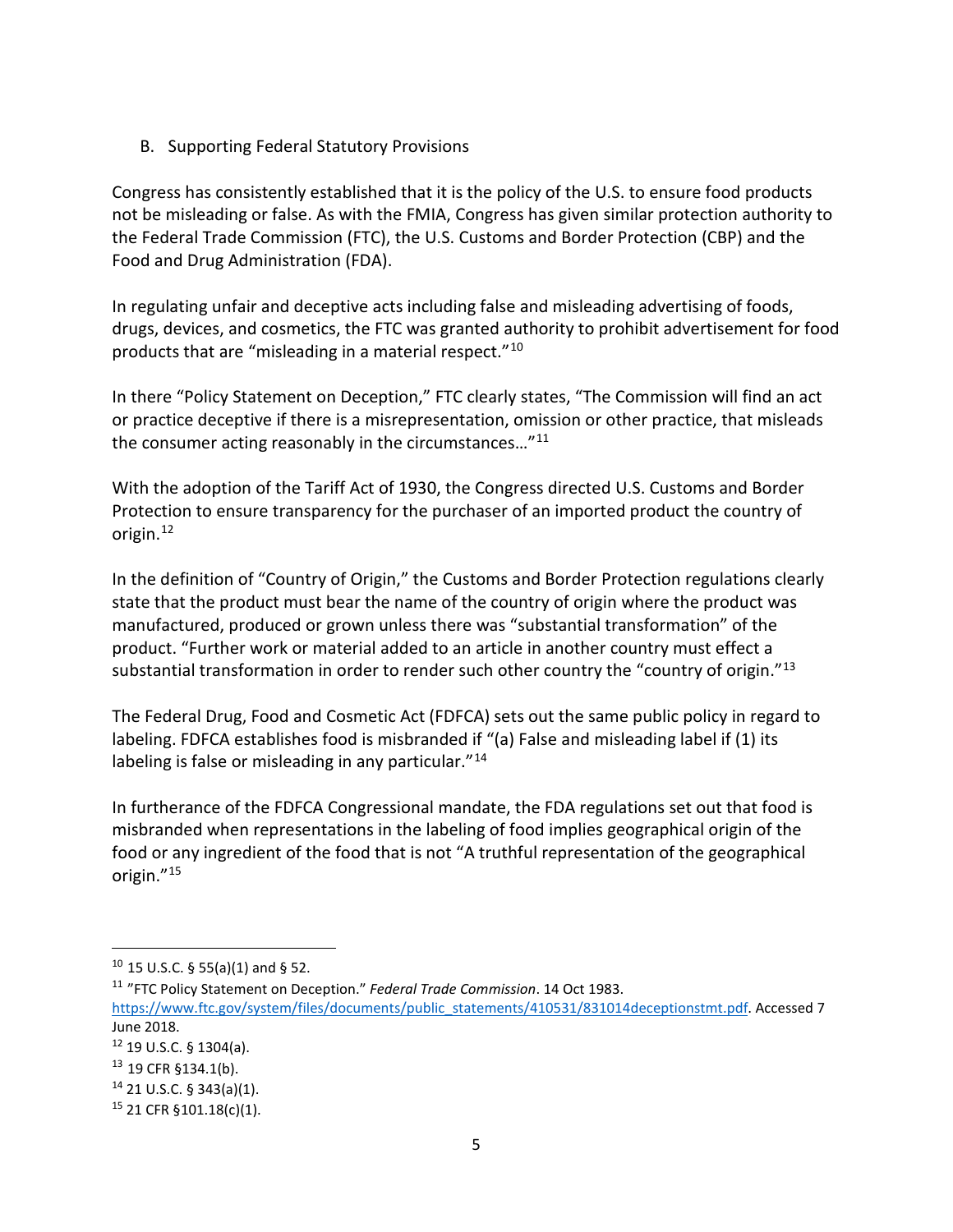consumers and producers. Through legislative action, Congress has consistently established the law on labeling. Labels must not be misleading, false or misbranded. Domestic origin is one of the attributes of the product that must be truthful. Congress has taken this position to protect manufacturers,

<span id="page-6-0"></span>C. Consumer Preference for Origin Labeling

preference. Research consistently demonstrates that consumers support knowing the origin of their food and it clearly indicates that U.S. farmers and ranchers can benefit from this consumer

 to the U.S. to be fattened for two months, slaughtered and sold. If you saw the meat from this animal in your supermarket, which of the following labels would you prefer to have?" 72% of labeled Product of Mexico.<sup>16</sup> A 2010 Consumers Union poll confirmed that U.S. consumers want to know where their meat comes from. Their polling indicated that 93% of consumers want country of origin labeling on meat. In response to the question, "Suppose a cow is born and raised in Mexico, and then sent the respondents answered that Mexico should be listed in some form on the label. 47% responded it should be labeled product of the U.S. and Mexico, and 25% responded it should be

 than one-third of the U.S. consumers who responded to their 2011 survey indicated the origin Researchers at the University of Kentucky and the University of Alberta concluded that more of beef was a "deciding factor" when purchasing beef steaks.<sup>[17](#page-6-3)</sup>

 demonstrated production location or source of origin is very or somewhat a positive beef attribute for consumer choice. 75% of those surveyed preferred to buy a country of origin Guaranteed" steak.<sup>[18](#page-6-4)</sup> Additional research published in the Journal of Food Distribution Research in 2003 has product. Of those 75%, 21% stated they made their choice to help the U.S. producers. The research concluded on average consumers were willing to pay a 19% premium for the "U.S.A.

<span id="page-6-1"></span>D. Impact of Current Policy on U.S. Farmers and Ranchers

l

<span id="page-6-2"></span><sup>16 &</sup>quot;Poll finds 93% of consumers want labeling on meat." *Consumers Union The Advocacy Division of Consumers Report*. *Consumers Union*. [https://consumersunion.org/news/poll-finds-93-of-consumers-want-labeling-on-meat/.](https://consumersunion.org/news/poll-finds-93-of-consumers-want-labeling-on-meat/) Accessed 7 June 2018.

<span id="page-6-3"></span><sup>&</sup>lt;sup>17</sup> Lim, Kar H.; Maynard, Leigh J.; Hu, Wuyang; Goddard, Ellen. 2011. "U.S. Consumers' Preference and Willingness to Pay for Country-of-Origin-Labeled Beef Steak and Food Safety Enhancements." *Selected Paper prepared for presentation at the Agricultural & Applied Economics Association's 2011 AAEA & NAREA Joint Annual Meeting, Pittsburgh, Pennsylvania, July 24-26, 2011.* 

<span id="page-6-4"></span> *Society, vol. 34(03),* November 2003. 6 [https://ageconsearch.umn.edu/bitstream/103385/2/AAEA%20COOL%20MEL%20khlim.pdf.](https://ageconsearch.umn.edu/bitstream/103385/2/AAEA%20COOL%20MEL%20khlim.pdf) Accessed 7 June 2018. 18Umberger, Wendy J.; Feuz, Dillon M.; Calkins, Chris R.; Sitz, Bethany M., 2003. "Country-Of-Origin Labeling Of Beef Products: U.S. Consumers' Perceptions," *Journal of Food Distribution Research, Food Distribution Research*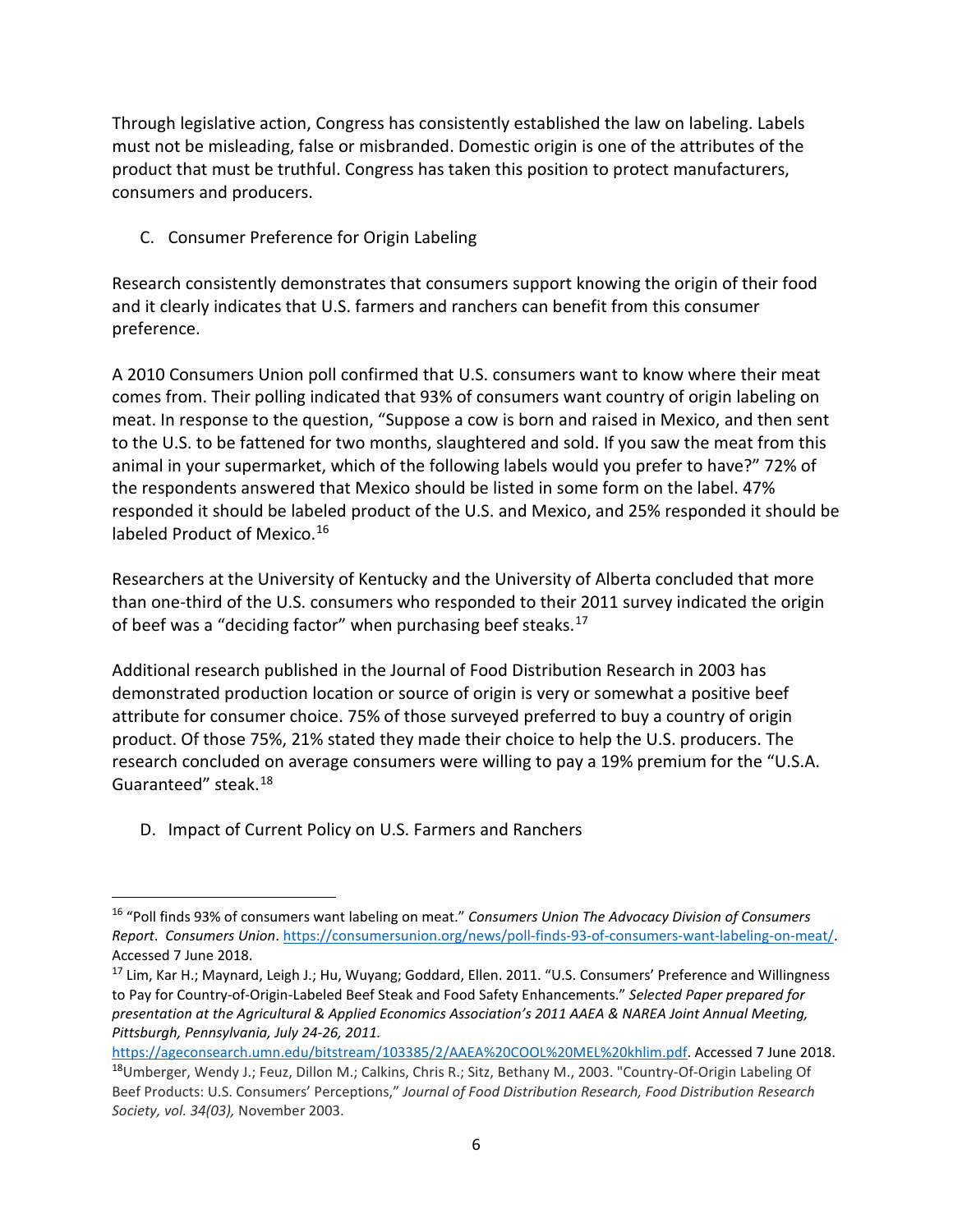processors but can result "in sundry losses to livestock producers."<sup>19</sup> In enacting FMIA, Congress fully recognized misbranding not only impacts the consumers and

 One of the biggest threats to America's family farmers and independent ranchers is lax importation regulations. In the case at hand, allowing imported meat and meat products to be brought into the U.S., pass through a USDA inspected plant and come out on the other side of the plant bearing the brand "Product of U.S.A." is one of the most egregious examples of the lax must pass through a USDA-inspected plant, and once it does, it can be labeled as a "Product of USA."<sup>20</sup> Allowing foreign meat and meat products to bear this label denies U.S. cattle producers of the market opportunity that research clearly demonstrates is available to them, and denies importation laws. According to Dr. Allen Williams of Grass Fed Insights, LLC, all imported beef consumers the transparency they are entitled to under the law.

the second largest beef producer in the world will also be Brazilian.<sup>22</sup> All four of these multi-national corporations depend on imported meat and meat products for their supply chain.<sup>[23](#page-7-4)</sup> Today, U.S. cattle producers are under extreme market pressure. Four companies, Cargill, Tyson, JBS and National Beef, control over 80% of the cattle market.<sup>[21](#page-7-2)</sup> JBS is a Brazilian company and if the recently announced acquisition of National Beef by Marfrig is permitted,

 complex, a case can be made that foreign imports of beef impact the price U.S. producers are supplies fell to low numbers not seen since the early 1950s. Because of the short supply and a consistent demand, U.S. farmers and ranchers saw market price for their cattle rise from 2010 of Origin Labeling for beef and pork, breaking the profit opportunity for U.S. cattle producers. 19 21 U.S.C § 602. While there are many factors impacting the price of meat and the beef market is extremely paid for their cattle. The power of imports' effect on the market can be illustrated based on the recent U.S. market price for cattle and beef. Recently, due to severe drought, U.S. cattle through 2015<sup>24</sup> but in 2015 the U.S. increased beef imports<sup>[25](#page-7-6)</sup> and repealed mandatory Country

 $\overline{\phantom{a}}$ 

<span id="page-7-0"></span>

<span id="page-7-1"></span>content/uploads/2017/10/Grassfed Full v2.pdf. Accessed 7 June 2018. <sup>20</sup> Cheung, Renee; McMahon, Paul; Norell, Erik; Kissel, Rosalie; Benz, Donny. 2017. "Back to Grass: The Market Potential for U.S. Grassfed Beef." *Stone Barns Center*. April 2017. [https://www.stonebarnscenter.org/wp-](https://www.stonebarnscenter.org/wp-content/uploads/2017/10/Grassfed_Full_v2.pdf)

<span id="page-7-2"></span><sup>&</sup>lt;sup>21</sup> Huffman, Angela; Maxwell, Joe; Salerno, Andres. 2017. "Consolidation, Globalization, and the American Family Farm." *Organization for Competitive Markets*. August 2017[. https://competitivemarkets.com/wp](https://competitivemarkets.com/wp-content/uploads/2017/08/Consolidation-Globalization-and-the-American-Family-Farm.pdf)[content/uploads/2017/08/Consolidation-Globalization-and-the-American-Family-Farm.pdf.](https://competitivemarkets.com/wp-content/uploads/2017/08/Consolidation-Globalization-and-the-American-Family-Farm.pdf) Accessed 7 June 2018.

<span id="page-7-3"></span><sup>&</sup>lt;sup>22</sup> "Marfrig Purchases National Beef Ownership Interest." National Beef. 9 April 2018. [http://www.nationalbeef.com/About/News/Pages/Marfrig-Purchases-National-Beef-Ownership-Interest.aspx.](http://www.nationalbeef.com/About/News/Pages/Marfrig-Purchases-National-Beef-Ownership-Interest.aspx) Accessed 7 June 2018.

<span id="page-7-4"></span><sup>&</sup>lt;sup>23</sup> Cheung, Renee; McMahon, Paul; Norell, Erik; Kissel, Rosalie; Benz, Donny. 2017. "Back to Grass: The Market Potential for U.S. Grassfed Beef." *Stone Barns Center*. April 2017. [https://www.stonebarnscenter.org/wp-](https://www.stonebarnscenter.org/wp-content/uploads/2017/10/Grassfed_Full_v2.pdf)

<span id="page-7-5"></span>[content/uploads/2017/10/Grassfed\\_Full\\_v2.pdf.](https://www.stonebarnscenter.org/wp-content/uploads/2017/10/Grassfed_Full_v2.pdf) Accessed 7 June 2018. 24 "Cattle-prices-year-0-112587. <sup>24</sup> "Cattle Prices By Year." *Beef2Live.* 28 May 2018[. http://beef2live.com/story-cattle-prices-year-0-112587.](http://beef2live.com/story-cattle-prices-year-0-112587) Accessed 7 June 2018.

<span id="page-7-6"></span><sup>25 &</sup>quot;US Lifts Ban On Beef Imports From Argentina, Brazil." *Processing.* 6 July 2015. [https://www.processingmagazine.com/us-lifts-ban-on-beef-imports-from-argentina-brazil/.](https://www.processingmagazine.com/us-lifts-ban-on-beef-imports-from-argentina-brazil/) Accessed 7 June 2018.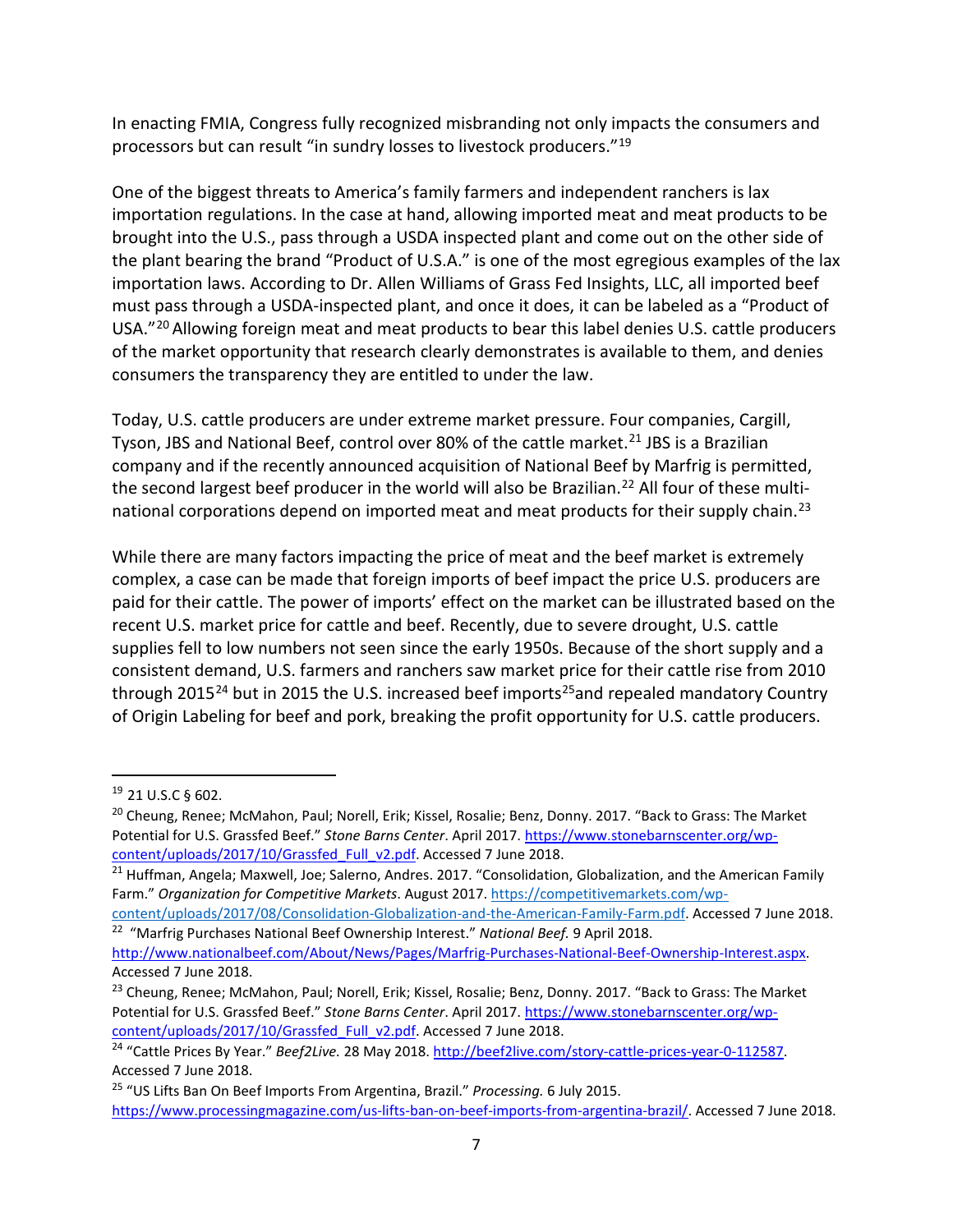market price dropped by 30%.<sup>[27](#page-8-1)</sup> The result by the end of 2015 was U.S. imports of beef increased by 33%<sup>[26](#page-8-0)</sup> and the U.S. cattle

 Union, cattle producers saw their retail earnings decline from \$0.44 on the dollar in 2014 to just \$0.22 in 2018, a loss of 50% of retail value.<sup>[29](#page-8-3)</sup> From June 15, 2015 to July 1, 2016, beef processors' profits rose \$199 per head while U.S. feeder cattle producers saw a \$533 per head decline.<sup>[28](#page-8-2)</sup> As reported by the National Farmers

spot in U.S. cattle production with sales nearly doubling annually.<sup>[30](#page-8-4)</sup> Sales of grassfed beef has Hit hardest by misbranding of U.S. meat products are those U.S. producers who have been transitioning their operations to grassfed beef. This market opportunity has been the one bright grown from \$17 million in 2012 to \$272 million in 2016 with producers seeing as much as a 30% premium for their products.<sup>[31](#page-8-5)</sup>

 Grassfed U.S. cattle producers are the hardest hit from imports with 75-80% of the total U.S. grassfed beef market by value being from imports as compared with the total beef market where 9% of beef sales by volume is imports.<sup>[32](#page-8-6)</sup>

 Brazil, Argentina and Uruguay are the leading exporters of grassfed beef into the U.S. Australia leads beef exports into the U.S. overall with on average 31% of all beef imports to the U.S. from 2011 to 2015. However, it is important to note that 97% of Australia's imported beef to the U.S. is grassfed beef. $33$ 

 $\overline{a}$ 

<span id="page-8-0"></span><sup>&</sup>lt;sup>26</sup> Cook, Rob. 2015. "U.S. beef imports up 33 percent in 2015." *Drovers*. 4 Sept 2015.<br>https://www.drovers.com/article/us-beef-imports-33-percent-2015. Accessed 7 June 2017.

<span id="page-8-1"></span><sup>&</sup>lt;sup>27</sup> Meyer, Vaughn. 2016. "Evaluating My Beef Checkoff Return on Investment." *Organization for Competitive Markets*. July 2016. [https://competitivemarkets.com/evaluating-my-beef-checkoff-return-on-investment/.](https://competitivemarkets.com/evaluating-my-beef-checkoff-return-on-investment/) Accessed 7 June 2018.

<span id="page-8-2"></span> *Markets*. 7 July 2016[. https://competitivemarkets.com/evaluating-my-beef-checkoff-return-on-investment/.](https://competitivemarkets.com/evaluating-my-beef-checkoff-return-on-investment/)  Accessed 7 June 2018. 28 Meyer, Vaughn. 2016. "Evaluating My Beef Checkoff Return on Investment. *Organization for Competitive* 

<span id="page-8-3"></span><sup>&</sup>lt;sup>29</sup> Jerome, Andrew. 2018. "Farmers Share of Retail Food Dollar Hits New Low." *National Farmers Union*. 4 May 2018. [https://nfu.org/2018/05/04/farmers-share-of-retail-food-dollar-hits-new-low/.](https://nfu.org/2018/05/04/farmers-share-of-retail-food-dollar-hits-new-low/) Accessed 7 June 2018.

<span id="page-8-4"></span><sup>&</sup>lt;sup>30</sup> Cheung, Renee; McMahon, Paul; Norell, Erik; Kissel, Rosalie; Benz, Donny. 2017. "Back to Grass: The Market Potential for U.S. Grassfed Beef." *Stone Barns Center*. [https://www.stonebarnscenter.org/wp](https://www.stonebarnscenter.org/wp-content/uploads/2017/10/Grassfed_Full_v2.pdf)[content/uploads/2017/10/Grassfed\\_Full\\_v2.pdf.](https://www.stonebarnscenter.org/wp-content/uploads/2017/10/Grassfed_Full_v2.pdf) Accessed 7 June 2018.

<span id="page-8-5"></span><sup>&</sup>lt;sup>31</sup> Cheung, Renee; McMahon, Paul; Norell, Erik; Kissel, Rosalie; Benz, Donny. 2017. "Back to Grass: The Market Potential for U.S. Grassfed Beef." *Stone Barns Center*. https://www.stonebarnscenter.org/wp-<br>
content/uploads/2017/10/Grassfed Full v2.pdf. Accessed 7 June 2018.

<span id="page-8-6"></span><sup>&</sup>lt;sup>32</sup> Cheung, Renee; McMahon, Paul; Norell, Erik; Kissel, Rosalie; Benz, Donny. 2017. "Back to Grass: The Market Potential for U.S. Grassfed Beef." *Stone Barns Center*[. https://www.stonebarnscenter.org/wp](https://www.stonebarnscenter.org/wp-content/uploads/2017/10/Grassfed_Full_v2.pdf)[content/uploads/2017/10/Grassfed\\_Full\\_v2.pdf.](https://www.stonebarnscenter.org/wp-content/uploads/2017/10/Grassfed_Full_v2.pdf) Accessed 7 June 2018.

<span id="page-8-7"></span><sup>&</sup>lt;sup>33</sup> Cheung, Renee; McMahon, Paul; Norell, Erik; Kissel, Rosalie; Benz, Donny. 2017. "Back to Grass: The Market Potential for U.S. Grassfed Beef." *Stone Barns Center*. [https://www.stonebarnscenter.org/wp](https://www.stonebarnscenter.org/wp-content/uploads/2017/10/Grassfed_Full_v2.pdf)[content/uploads/2017/10/Grassfed\\_Full\\_v2.pdf.](https://www.stonebarnscenter.org/wp-content/uploads/2017/10/Grassfed_Full_v2.pdf) Accessed 7 June 2018.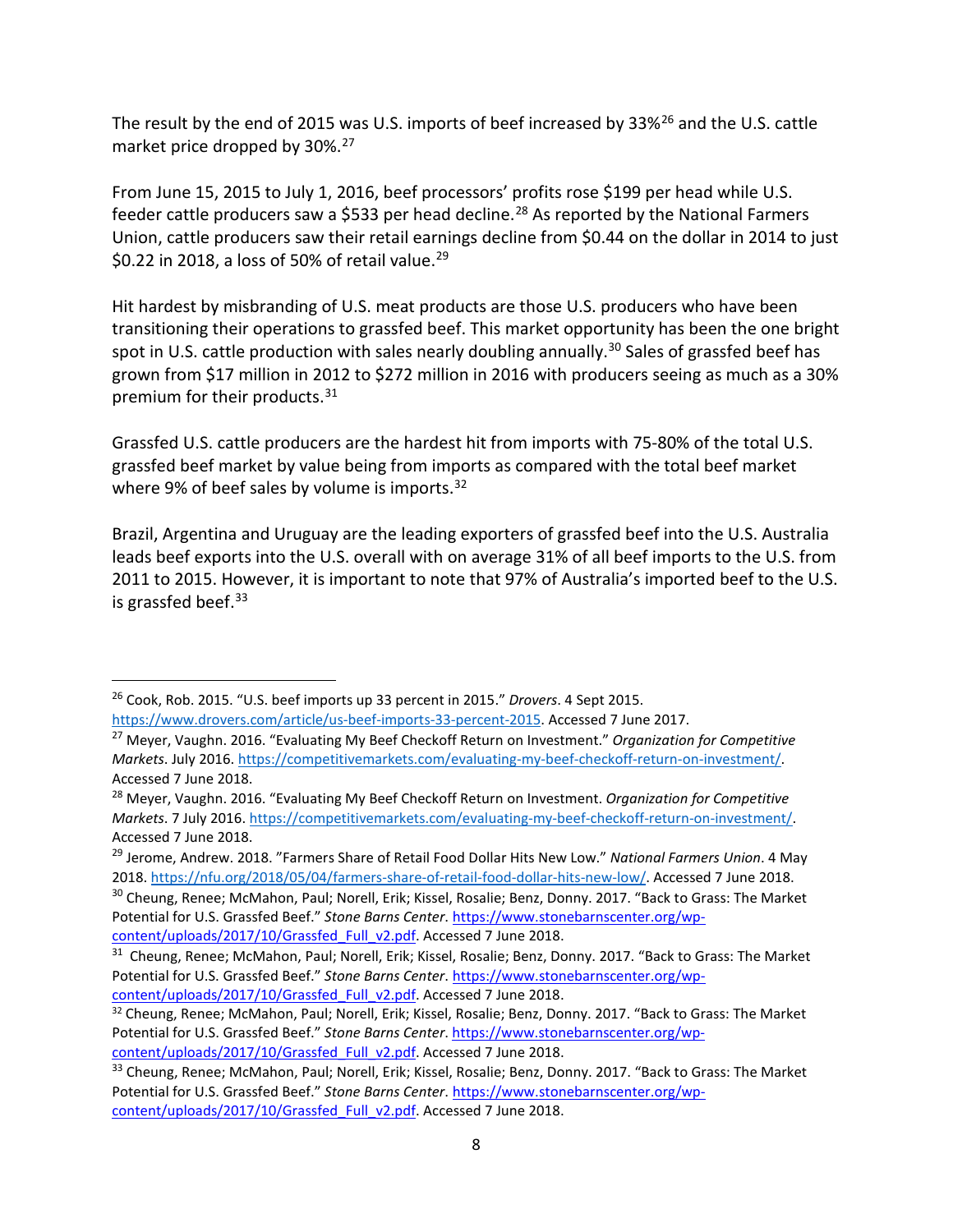Country of Origin Labeling for beef and pork products has made the issue of allowing foreign imported meat products to be labeled as "Product of U.S.A" even more difficult for consumers to know they are eating American beef.<sup>34</sup> In a recent interview, Renee Cheung, founder of consultancy Bonterra Partners and co-author of "Back to Grass: The Market Potential for U.S. Grassfed Beef" expressed how the repeal of

 advantage to the top four multi-national corporations which control 80% of the U.S. beef market and are the major producers in the world. In 2013, Cargill announced its deal with an Australian company to import into the U.S. both grassfed and grain fed Australian beef.<sup>35</sup> The ability to re-brand foreign imported meat products as "Product of U.S.A." gives unfair

 increased market value that can be attributed to "Product of U.S.A." [37](#page-9-4)  In that the top four beef producers market globally and often own their own cattle or through contracts control cattle around the world, these corporations can simply import cheaper foreign beef, pass it through USDA-inspected plants or blend it with U.S. beef<sup>[36](#page-9-3)</sup> and gain the

 beef in Walmart," but if they buy a low quality imported grassfed steak, "they will never buy The trend of the major packers to attempt to fill the growing U.S. demand for grassfed beef with foreign beef has some in the U.S. meat business concerned. Ryan Fibiger, founder of Fleishers' Craft Butchery, states it most concisely, '"it is great consumers can now buy grassfed grassfed again."'[38](#page-9-5) 

#### <span id="page-9-0"></span>V. Conclusion

 $\overline{a}$ 

 counter to the legal authority granted to FSIS in federal law and by its own regulations. The current policy is having the very adverse outcomes on farmers and consumers that Congress the law and the evidence set out above, we respectfully request FSIS change its policy on The current FSIS policy which allows foreign imported meat and meat products to be brought into the U.S., processed through a USDA inspected plant and labeled "Product of U.S.A." is specifically stated were the outcomes it intended to prevent when enacting the FMIA. Based on

<span id="page-9-1"></span> Remain." *Ag Funder News.* 8 May 2017. [https://agfundernews.com/grass-fed-beef-survey-story.html.](https://agfundernews.com/grass-fed-beef-survey-story.html) Accessed 7 <sup>34</sup> Burwood-Taylor, Louisa. 2017. "Report: Grass-Fed Beef Market Doubling Every Year, But Scaling Challenges June 2018.

<span id="page-9-2"></span><sup>&</sup>lt;sup>35</sup> 'Cargill Food Distribution teams up with Trey Australia to provide Americans with quality beef from "Down Under".' *Cargill* 30 September 2013[. https://www.cargill.com/news/releases/2013/NA3078157.jsp.](https://www.cargill.com/news/releases/2013/NA3078157.jsp) Accessed 7 June 2018.

<span id="page-9-3"></span><sup>36</sup> OSU Cow-Calf Corner. 2010 "Why Does the US Both Import and Export Beef" *Beef Magazine*. 11 June 2010. [http://www.beefmagazine.com/cowcalfweekly/0611-why-does-us-import-export-beef.](http://www.beefmagazine.com/cowcalfweekly/0611-why-does-us-import-export-beef) Accessed 7 June 2018.

<span id="page-9-4"></span><sup>&</sup>lt;sup>37</sup> Charles, Dan 2013. "Why Lots of Grass-Fed Sold in U.S. Comes From Down Under." the salt. 3 Oct. 2013. 37 Charles, Dan 2013. "Why Lots of Grass-Fed Sold in U.S. Comes From Down Under." *the salt.* 3 Oct. 2013. [https://www.npr.org/sections/thesalt/2013/10/04/228659915/why-most-grass-fed-beef-sold-in-u-s-comes-from](https://www.npr.org/sections/thesalt/2013/10/04/228659915/why-most-grass-fed-beef-sold-in-u-s-comes-from-down-under)[down-under.](https://www.npr.org/sections/thesalt/2013/10/04/228659915/why-most-grass-fed-beef-sold-in-u-s-comes-from-down-under) Accessed 7 June 2018.

<span id="page-9-5"></span><sup>&</sup>lt;sup>38</sup>Cheung, Renee; McMahon, Paul; Norell, Erik; Kissel, Rosalie; Benz, Donny. 2017. "Back to Grass: The Market Potential for U.S. Grassfed Beef." *Stone Barns Center*. [https://www.stonebarnscenter.org/wp](https://www.stonebarnscenter.org/wp-content/uploads/2017/10/Grassfed_Full_v2.pdf)[content/uploads/2017/10/Grassfed\\_Full\\_v2.pdf.](https://www.stonebarnscenter.org/wp-content/uploads/2017/10/Grassfed_Full_v2.pdf) Accessed 7 June 2018.